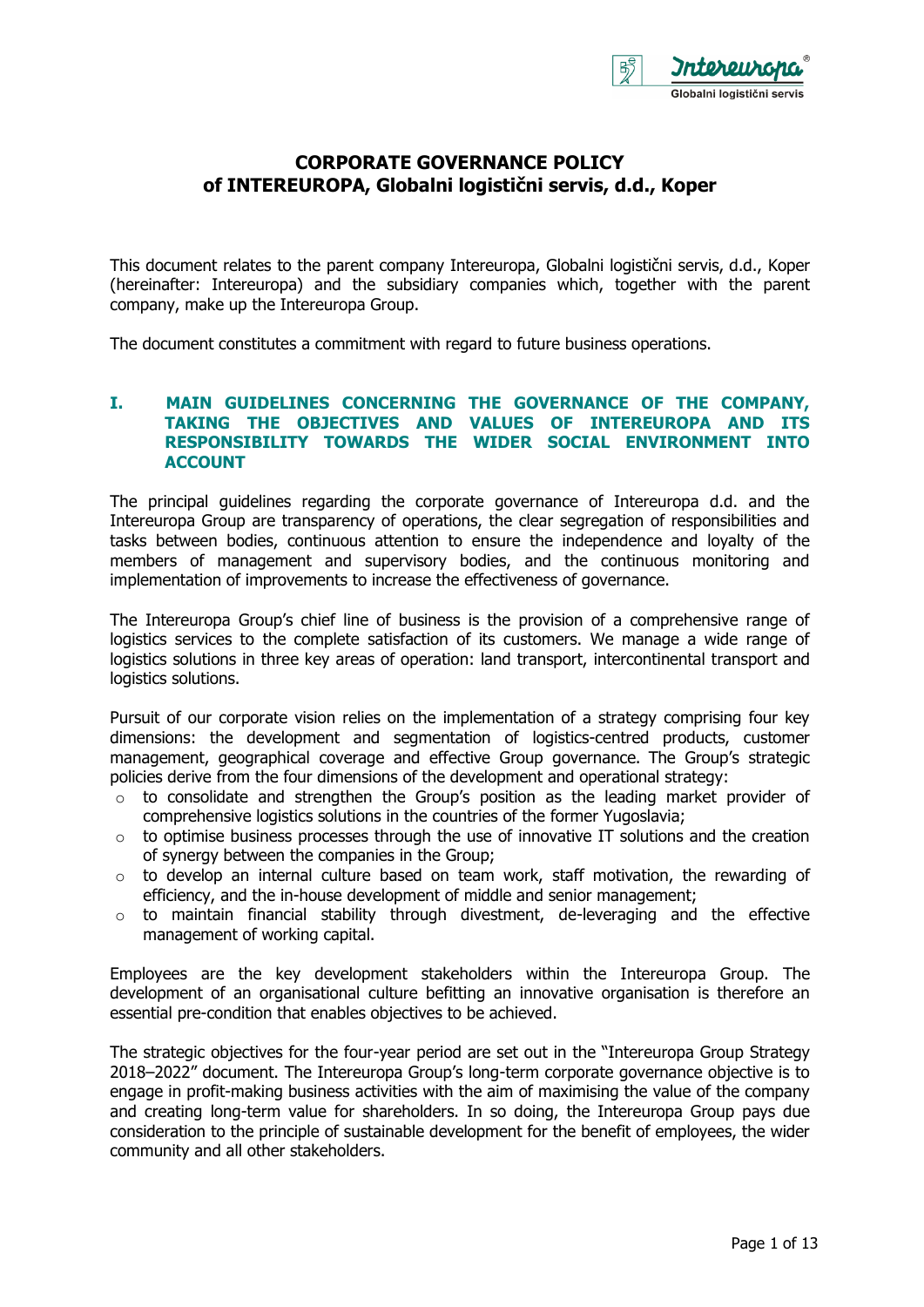

- **Mission:** The Group's mission is to satisfy the need for logistics services and ensure the optimal functioning of supply chains to the complete satisfaction of its customers, while creating added value for owners, employees and other stakeholders in a socially responsible manner.
- **Vision:** To be a superior provider of comprehensive logistics solutions.
- **Values:** Integrity. Excellence. Adaptability and flexibility. Responsibility. Team work and a respectful approach to staff.

**Company bodies:** Management board, supervisory board and general meeting.

**Intereuropa d.d.** operates within a two-tier corporate governance system in which the management board manages the company independently and at its own discretion and liability, and the supervisory board supervises the work of the management board.

## **II. REFERENCE CORPORATE GOVERNANCE CODE**

The reference governance code for Intereuropa is the **Slovenian Corporate Governance Code** (hereinafter: Code), which was adopted by the Ljubljana Stock Exchange and the Slovenian Directors' Association on 27 October 2016.

### **III. MANAGEMENT AND SUPERVISORY BODIES' DIVERSITY POLICY**

Intereuropa realises the importance of diversity in the make-up of the management and supervisory boards. Diversity increases the efficiency of operation of these bodies and fosters a more comprehensive understanding of the business environment, risks and opportunities connected with the Intereuropa Group's operations.

The inclusion of a diversity policy in the corporate governance policy establishes a basis for developing diversity and constitutes a commitment to encouraging diversity in the composition of the management and supervisory boards.

The following particular aspects will be taken into account when determining the composition of the management and supervisory boards:

- professional diversity such that the members have different knowledge, skills, competences and experience;
- diversity in terms of gender and age;
- the generally adopted principles of non-discrimination;
- efforts to ensure the continuity of operation of the bodies by staggering the process of replacing members.

The supervisory board's nomination and remuneration committee and the supervisory board take account of diversity policies in relation to the following in particular:

- the appointment of members to the company's management board;
- the recruitment and selection of supervisory board candidates and their proposal to the company's general meeting of shareholders;
- self-assessment of the supervisory board's work, which should also include an assessment of the composition of the management and supervisory boards in terms of diversity.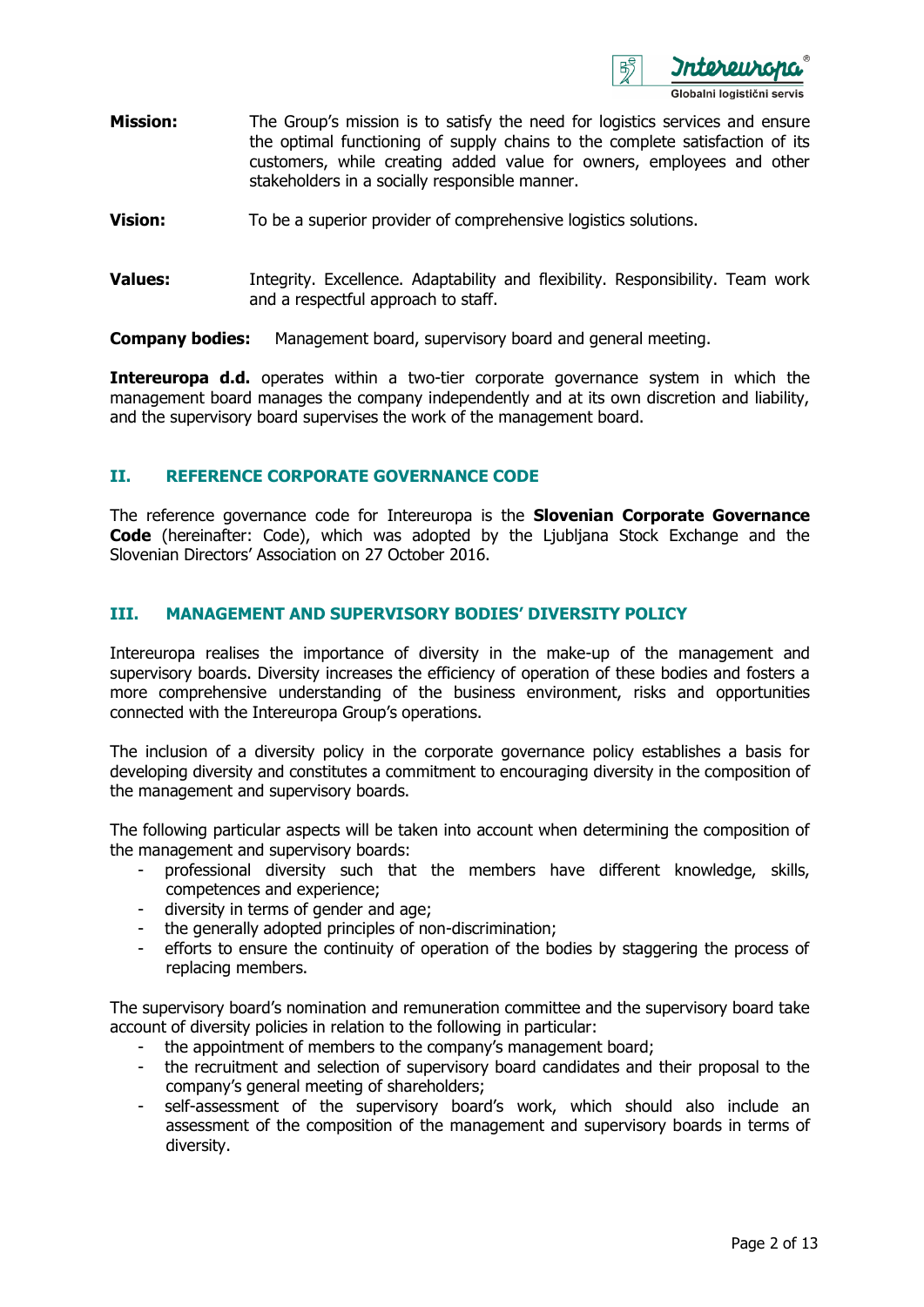

The supervisory board reports annually on the implementation of the diversity policy as part of the corporate governance statement, which is an integral part of the company's annual report.

## **IV. STAKEHOLDER GROUPS AND THE COMPANY'S STRATEGY FOR COMMUNICATING AND COOPERATING WITH THEM**

The basic purpose of communication activities is to ensure transparency and to strengthen the company's reputation and brands. Intereuropa strives for consistent internal and external communication. We are committed to close cooperation and to the correct and timely provision of information. The Group's most important achievements, new developments in business operations, responses to current conditions and the needs of the market or of the company's basic line of business are at the centre of our communication activities. We provide our stakeholders (customers, employees, shareholders, investors, suppliers, the media and the wider social community) with timely, correct and properly coordinated information. Implementation of the communications strategy is based to a great extent on the Group's established development strategy. Intereuropa has signed the corporate integrity guidelines and has therefore undertaken not only to respect and strengthen corporate integrity in its business operations, but also to spread an awareness of the importance of doing business in compliance with the law and with ethical standards, which is one of the basic principles of socially responsible conduct in business and commerce generally.

### **Shareholders, potential investors and analysts**

Our core mission is to generate value for shareholders, and to ensure the long-term value of investments through successful business operations. Publicly available analyses, forecasts and recommendations from analysts can help greatly when deciding whether to buy or sell certain securities. Intereuropa can only strengthen its business success by engaging in regular, honest and accurate communication with existing and potential shareholders and potential investors. The content of this communication is tailored to shareholders, analysts, partners and other stakeholders, and addresses business objectives, business performance and the Group's future development strategy. The company has put in place a method of providing the public with information that guarantees shareholders, potential investors and analysts with equal and timely access to all important information.

Intereuropa uses the following **channels of communication** to communicate with shareholders:

- o ordinary general meetings of shareholders;
- o participation at conferences in Slovenia and abroad;
- o participation of company representatives at investor conferences in Slovenia and abroad;
- $\circ$  regular communication via Ljubljana Stock Exchange's SEOnet electronic information system;
- $\circ$  regular communication with the financial media:
- o a contact email address for investors;
- o the company website.

### **Customers**

Customers are key to the business operations of the company and the Intereuropa Group. We tailor our services to the needs of our customers at all times and provide them with the logistics solutions that are most beneficial to them. We retain existing and attract new customers by providing high-quality logistics services and well-trained sales representatives. We nurture and strengthen relations with customers through regular personal contact and visits, as we believe in the importance of the mutual communication and genuine bonds that form through regular and successful cooperation. These bonds serve as confirmation of customer trust, and pave the way for further strengthening of cooperation and business growth. We continually invest in the strengthening of sales by reinforcing business ties with existing customers and establishing ties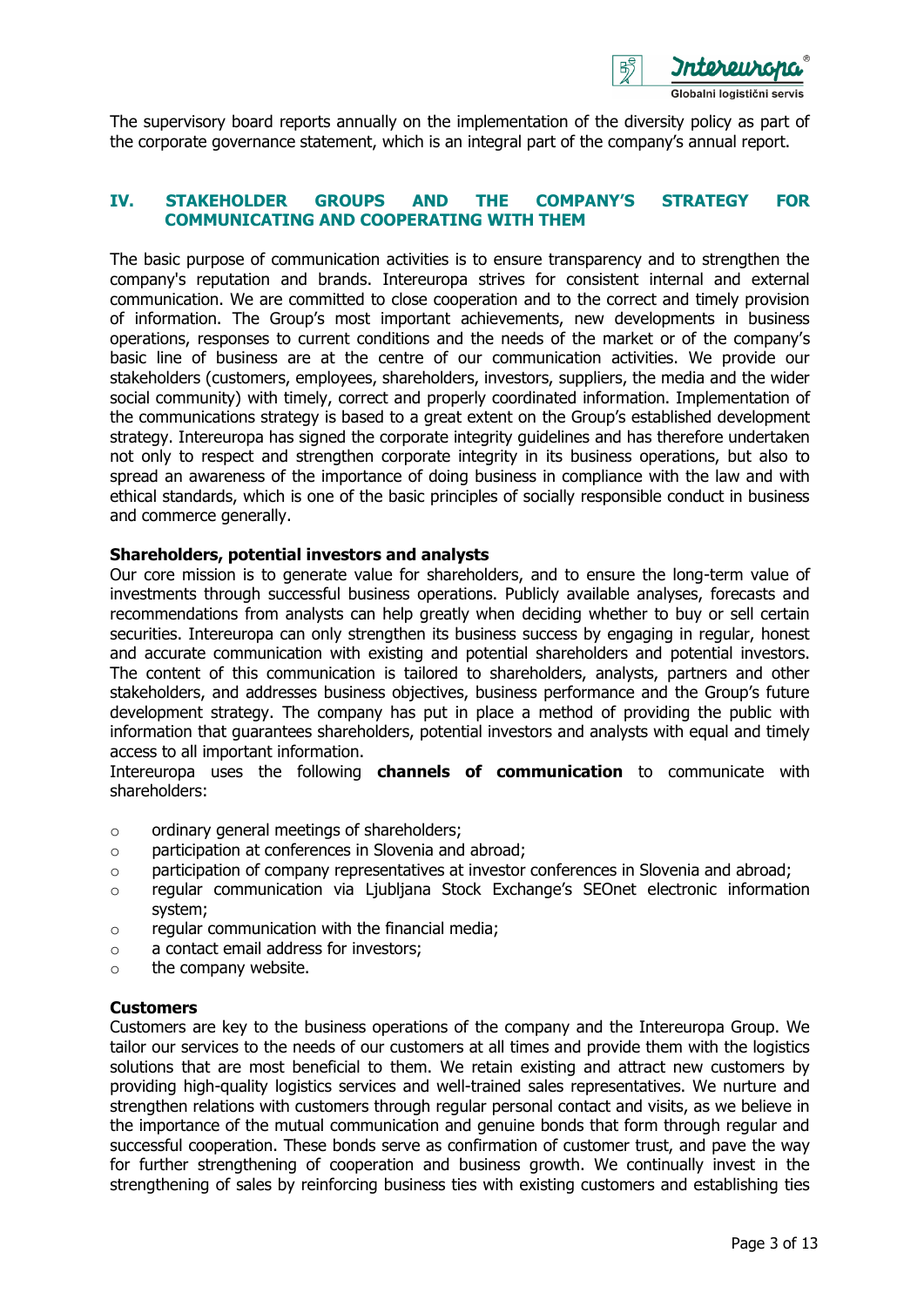

with potential and new customers. We reinforce contact through meetings and through participation at professional conferences, major trade events and logistics conferences and events in Slovenia and further afield.

We compile a range of material for our customers containing information on our services and business networks. We help our customers find the quickest, most suitable and most costeffective solution for their needs; to this end, we also compile specialist material specific to a particular service.

#### **Suppliers and other business partners**

Intereuropa ensures that it complies responsibly with the business agreements it enters into and that it settles its liabilities to its suppliers and business partners regularly. We strengthen trust and build solid partner relations through mutual respect and cooperation. This enables us to ensure that supply channels are tested and reliable, prices are competitive, goods and services are of high quality, and delivery operations are coordinated and jointly planned. The company's management board has adopted a set of rules on policies regarding the management of suppliers. Its aim is to standardise the management of suppliers of fixed assets, services and materials within both the parent company (Intereuropa d.d.) and the Group's subsidiaries.

#### **Media**

We build transparent and comprehensive communication, on an equal footing, with media outlets and journalists. These are national and local business media outlets first and foremost, but also international business media. We also communicate and cooperate with news and social media (mostly regarding social responsibility in the latter's case). We provide the media with all the information they require in the shortest possible time; this enables them to supply interested sections of the public with accurate information, and helps raise the profile and boost the reputation of the company. We use press releases and other means of communication to achieve this.

#### **Employees**

We realise that motivated and committed employees are one of our major competitive advantages, which is why we ensure that our communications with them are proactive, accurate and consistent. Employees are a key factor in our success. We therefore provide them with relevant information promptly and keep them updated with events at the company. We follow the principle that a proactive and two-way approach is the essence of successful communication. We therefore enable employees to express their opinions, ask questions, etc. at all times.

We communicate with employees via various communication channels:

- o the intranet and the company's external website;
- o periodic direct email communication;
- $\circ$  personal contact with employees and encouragement of the transfer of information between management staff and employees;
- $\circ$  regular participation by the management board at meetings of the works council with the aim of providing up-to-the-minute information to employees and providing employees at all Intereuropa units with the opportunity to ask questions and make suggestions;
- o periodic staff meetings at various company units.

### **Creditor banks**

Careful communication with creditor banks is guided by the principle of transparent and timely communication that creates trust and support and facilitates strategic partner relations. Close cooperation and the correct and timely provision of information to creditor banks is crucially important to the fulfilment of contractual obligations.

### **Regulatory and government authorities**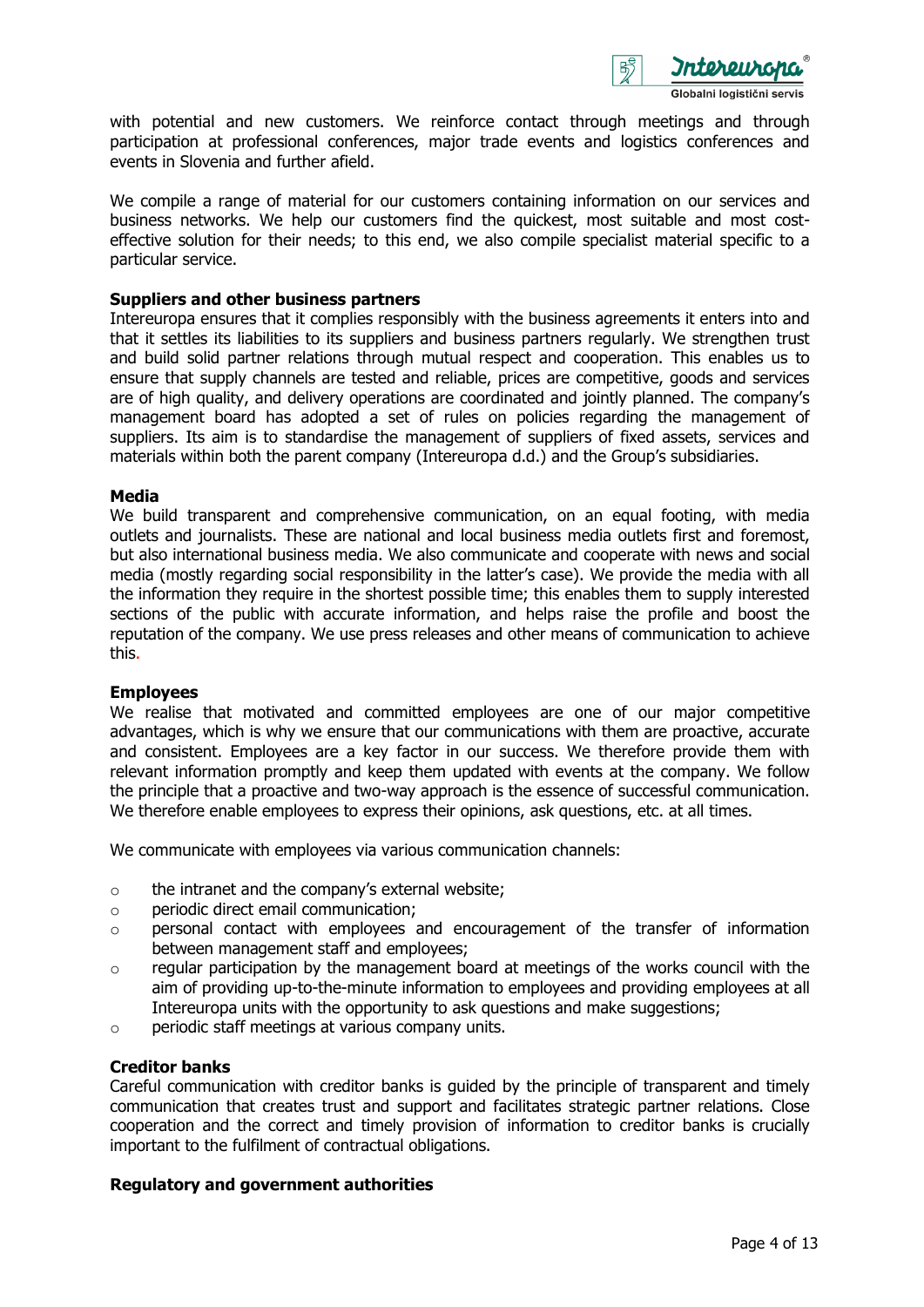

Through its competent professional services, the company ensures that it complies consistently with the applicable legislation and regulations, best practice recommendations, and the decisions of the relevant regulators and authorities, thus enabling all participants to perform their functions.

### **Local and wider community**

Intereuropa is permanently committed to behaving in a socially responsible manner. A positive attitude and active involvement in the local and wider social environments of the various markets in which we are present are important factors in successful cooperation and the development of a modern company. They are therefore important guiding principles in our business operations. Diligence and openness, consistent adherence to legally prescribed rules, compliance with customers' requirements for higher-quality services and social and ecological standards, and an ethical approach to our staff, the natural environment and the local and wider social community all guide us along a path to maintaining and strengthening good relations with our immediate and wider environment. We demonstrate strong links with our social environment by actively working with various interest groups in the wider community, thereby helping to improve the quality of life of our employees and the wider community. We are involved in sports, cultural and environmental protection projects, support charitable foundations and organisations, establish links with the environment and with local and regional communities, and take part in educational and scientific projects.

## **V. POLICY OF FORGING LINKS BETWEEN INTEREUROPA AND ITS SUBSIDIARIES**

We realise that an effective system for managing and governing subsidiaries is one of the levers that enables the successful achievement of business objectives and improves the transparency of operations of Intereuropa Group companies.

The parent company Intereuropa, d. d. and its subsidiaries make up the Group, which is centrally managed by the Intereuropa, d.d. management board. The management board actively directs the management of subsidiaries by ensuring that the following fields of governance are standardised:

- $\circ$  the formulation of the business vision, mission and development strategies;
- o the internal organisation of the business areas of operation;
- $\circ$  a coordinated approach to the market of customers and suppliers:
- o business planning, investment and financing;
- o supervision of operations (controlling, audit) and quality;
- o human resource and wages policy, and the development and transfer of knowledge;
- $\circ$  communication with the public:
- o the uniform development of information technology;
- $\circ$  other fields of management as determined by the Intereuropa Group's development programmes.

The business and operations of Intereuropa Group companies are carried out in accordance with:

- o local legislation;
- $\circ$  resolutions adopted by the management bodies of the parent company and the subsidiaries;
- $\circ$  business cooperation agreements entered into between the parent company and individual subsidiaries;
- o the applicable Group-level internal documents adopted by the management board of the parent company.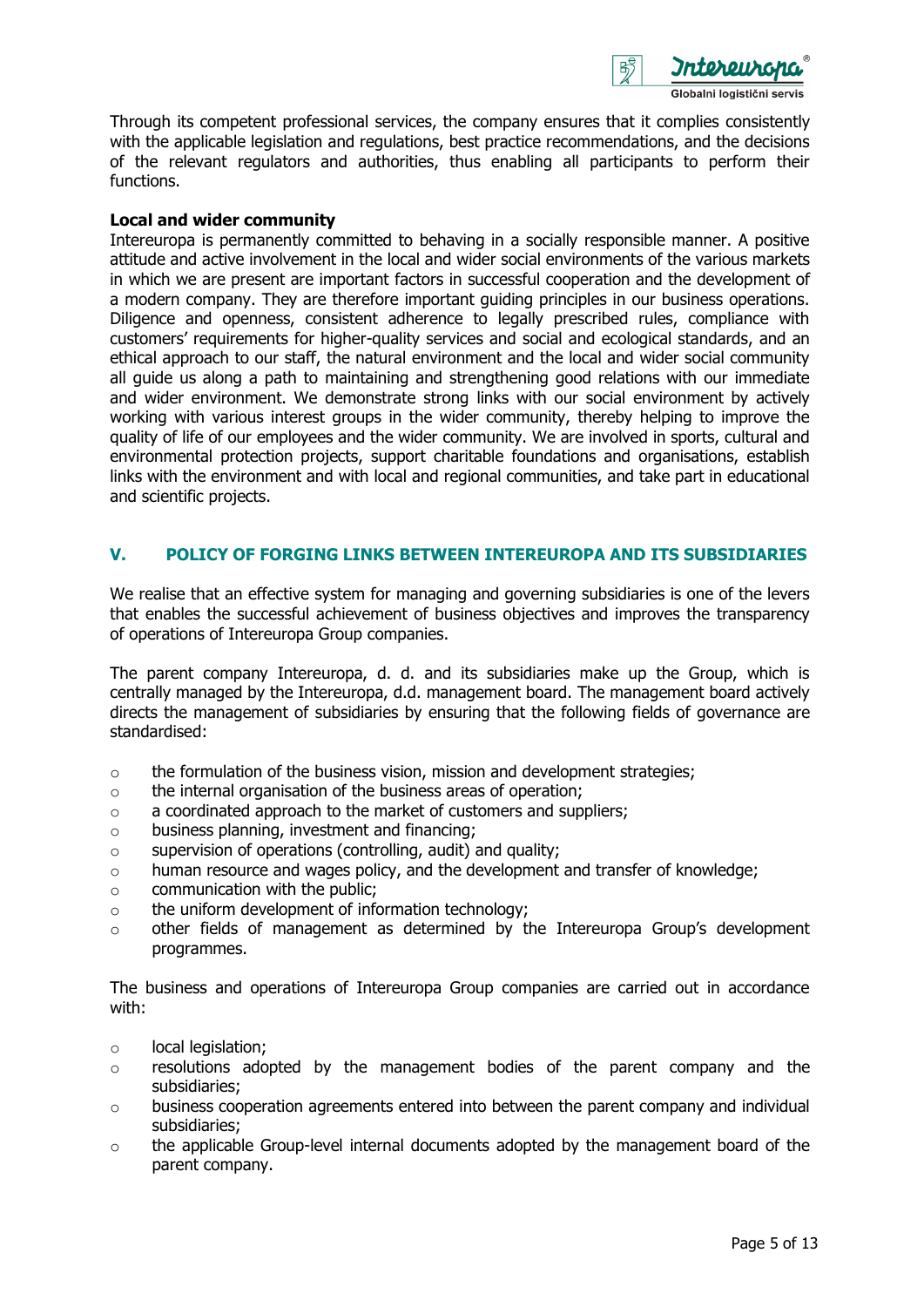

Through various measures and the matrix management method, Intereuropa, d.d. ensures optimal cooperation between subsidiaries, transfers knowledge from the parent company to subsidiaries, promotes the transfer of knowledge and good practice between Group companies, and fosters coordination of the development, marketing and implementation of products in a way that ensures that the Intereuropa Group achieves the highest possible levels of efficiency. Intereuropa, d.d. also controls its subsidiaries by means of standardised accounting guidelines and policies. Transactions between subsidiaries within the Intereuropa Group are based on conditions on the market.

The Intereuropa Group's matrix management method enables the efficiency of subsidiaries and of the Group as a whole to be monitored and increased, as it ensures that individual functional managers are integrated into the operations of the subsidiaries. This ensures, in turn, that governance proceeds along two parallel pathways: a formal legal pathway with the supervisory authorities and a functional pathway that includes Group functional managers.

Intereuropa, d.d. encourages its subsidiaries to be responsive to local circumstances and to adapt to their local environments in order to ensure that services are provided to local customers in the best possible way and that these customers are gradually integrated into the Intereuropa Group network.

## **VI. SUPERVISORY BOARD'S COMMITMENT**

Supervisory board members are aware that operations must always be carried out in an impartial and objective way if they are to be lawful and professional, and that it is the responsibility of the supervisory and management boards to ensure that this is the case. The **supervisory board has therefore undertaken** to put in place a system for identifying conflicts of interest and ensuring the independence of members of the supervisory and management boards, and to carry out appropriate measures to respond to circumstances that significantly change a member of the management or supervisory board's relationship to the company.

Members of the supervisory and management boards pursue the objectives of the company and subordinate to those objectives any personal or individual interests of third parties, the management board, shareholders, the public or government when carrying out their work and making decisions.

Once a year and upon every replacement or change, each member of the supervisory board signs and submits to the supervisory board a statement to the effect that they meet the conditions of independence and loyalty as defined by the Code.

In the event of a suspicion of a conflict of interest, the relevant member of the supervisory or management board immediately informs the supervisory board, which then adopts the appropriate measures under the Code and the supervisory board's rules of procedure.

Monitoring efficiency is an important process at all levels of operation of a company – in relation to the operational provision of services as well as company management and governance. The **supervisory board has therefore undertaken** to monitor and assess its own efficiency, and to constantly introduce improvements to operations with the aim of exercising more effective supervision of the operations of the company and the Group.

The supervisory board carries out an assessment procedure, containing the following actions and definitions, once a year: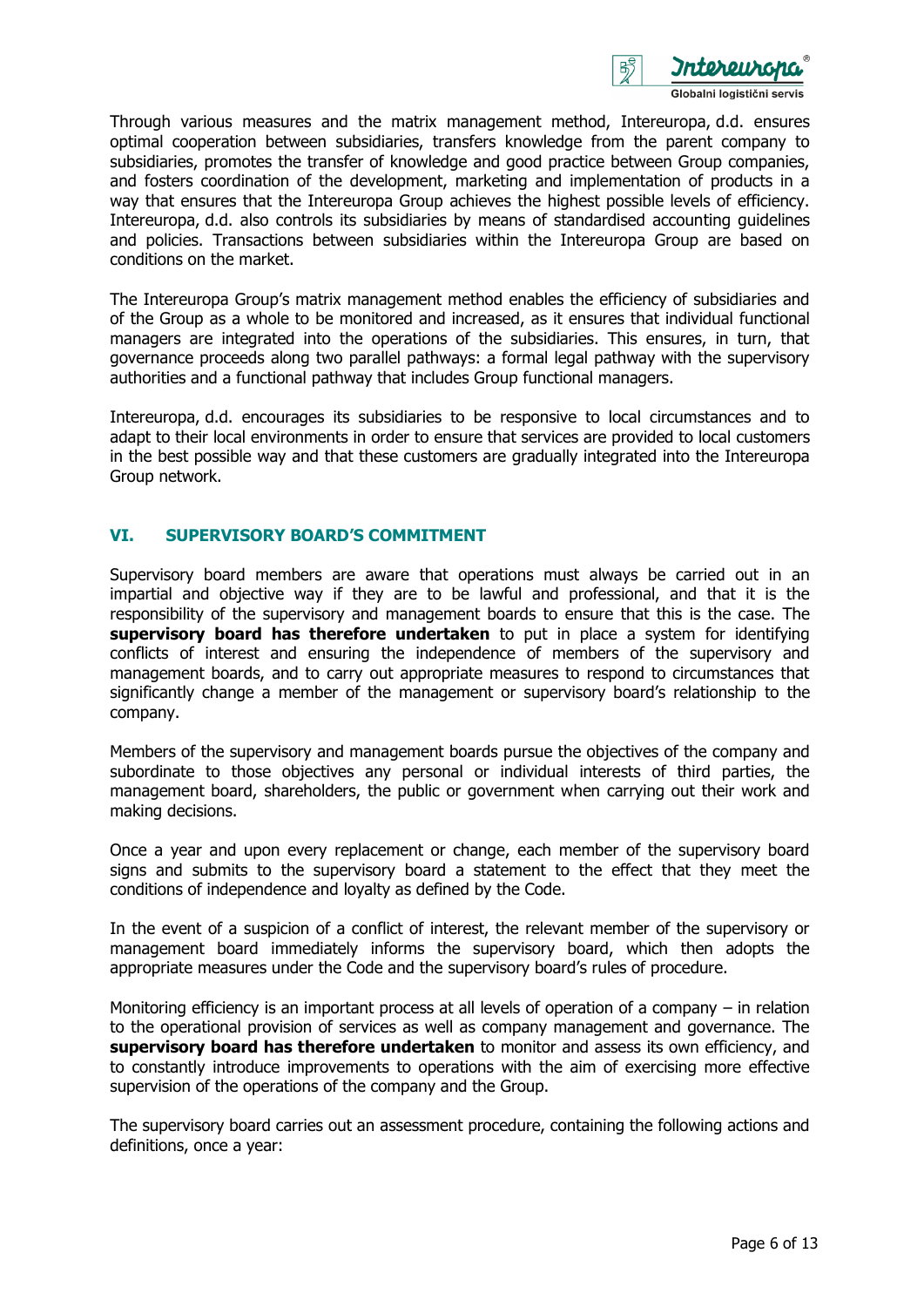

- o evaluating the work of the supervisory board and obtaining an opinion on any improvements deemed necessary;
- $\circ$  checking whether communication and cooperation between the management and supervisory boards is at an adequate level;
- o evaluating the specific contribution made by individual members, their presence at supervisory board meetings and their structured involvement in discussions and decisionmaking;
- $\circ$  checking whether circumstances exist in relation to a specific member that could give rise to a conflict of interest or compromise their independence;
- $\circ$  assessing whether the current composition of the supervisory board meets the needs resulting from the regular operations of the company in achieving the objectives set. Both sexes shall be represented in the composition of the supervisory board, and there shall be age diversity and as much general diversity as possible within the supervisory board.

The supervisory board also oversees the work of the committees and requests reports on their operations over the last year.

### **VII. SUPERVISORY BOARD COMMITTEES**

In order to raise efficiency of operations to its highest possible level, the supervisory board has set up special committees to analyse specific questions and advise the supervisory board of its findings.

Under the applicable legislation, the Intereuropa supervisory board has formed an audit committee whose tasks are as defined in the Companies Act and the audit committee's rules of procedure.

The basic objectives of the audit committee are to:

- $\circ$  increase the efficiency of operation of the supervisory board and its members;
- $\circ$  improve communications between the supervisory board and the external auditor;
- $\circ$  improve communications between the supervisory board and the internal auditor;
- o safeguard and enhance the independence of internal and external auditors;
- o assess the suitability and soundness of annual reports and other published financial and accounting information and, in consequence, increase public trust in the credibility and objectivity of the financial statements and other financial and accounting information.

The audit committee's more important tasks include:

- o monitoring the financial reporting process and drafting recommendations and proposals to ensure the integrity thereof;
- $\circ$  monitoring the effectiveness and performance of internal controls at the company, the internal audit function (if it exists) and the risk management systems;
- $\circ$  monitoring the mandatory audits of the individual and consolidated financial statements, particularly with regard to the success of the mandatory audit, with all findings and conclusions produced by the competent body being taken into account;
- $\circ$  reviewing and monitoring the independence of the external auditor of the company's annual report, particularly with regard to the provision of additional non-audit services;
- $\circ$  taking responsibility for the process of selecting the auditor and drafting a proposal for the supervisory board regarding the appointment of a candidate to serve as auditor of the financial statements of the company and the Group;
- $\circ$  confirming the integrity of the financial information provided by the company;
- o assessing the composition of the annual report, including a draft proposal for the supervisory board;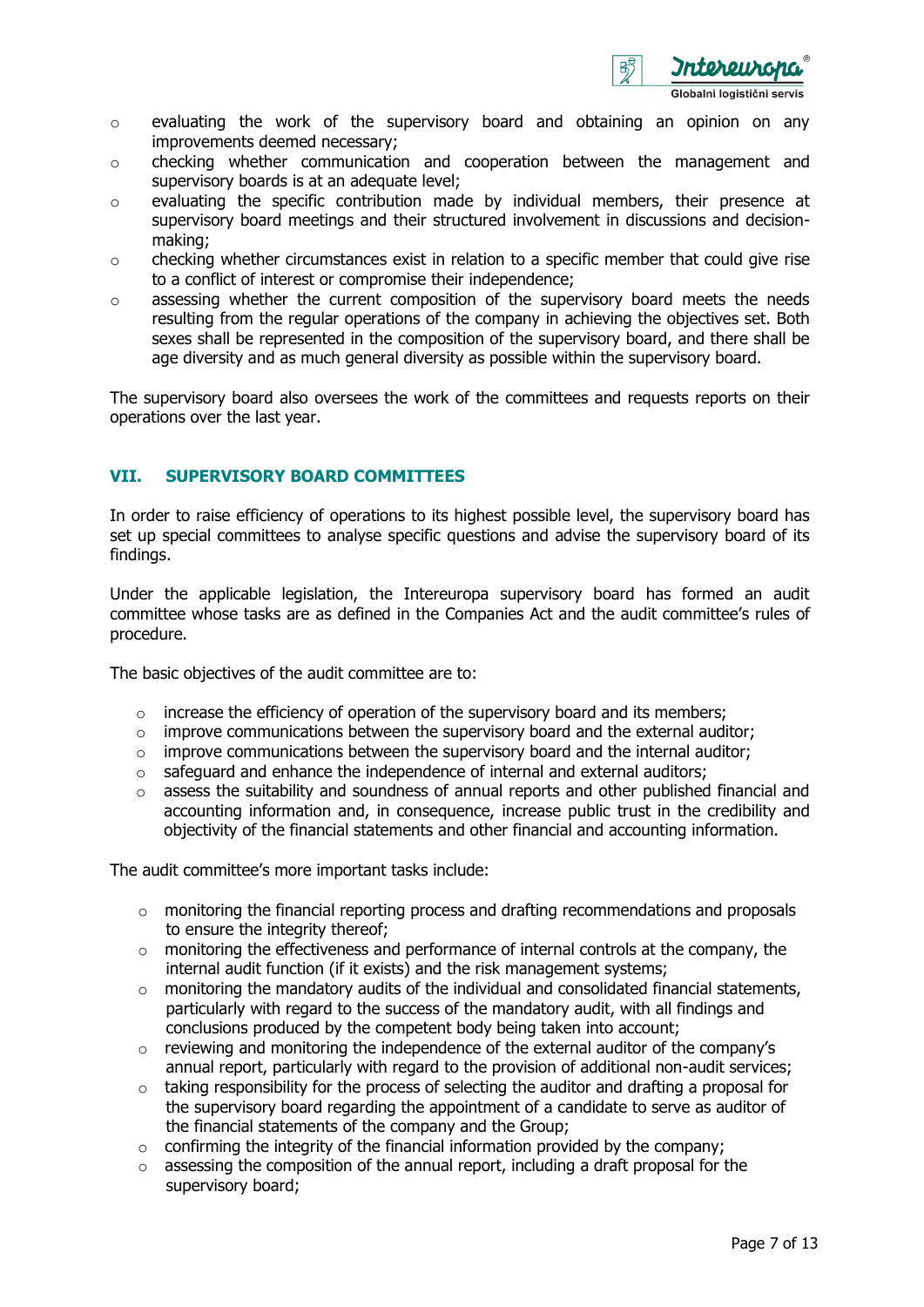

- $\circ$  helping to identify the most important audit areas;
- $\circ$  taking part in the drafting of the agreement between the auditor and the company, where all contractual provisions that limit the general meeting's ability to appoint an auditor are prohibited (all such provisions are void);
- o reporting to the supervisory board on the results of the mandatory audit, including an explanation of how the audit has contributed to the integrity of the financial report and the role the audit committee played in this procedure;
- $\circ$  performing other tasks set out in the articles of association or in a resolution adopted by the supervisory board;
- $\circ$  cooperating with the auditor during the audit of the company's annual report, in particular through the two-way communication of information regarding the main auditrelated issues;
- $\circ$  cooperating with the internal auditor, in particular through the two-way communication of information regarding the main internal audit-related issues.

The supervisory board has, under the applicable legislation, also formed a nomination and remuneration committee. The nomination and remuneration committee is responsible for the following in particular:

- o assisting the supervisory board and drafting proposals relating to criteria for and the nomination of candidates to the management board, where it evaluates the balance between skills, knowledge and experience, and drafting descriptions of the roles and qualifications required for a specific appointment;
- $\circ$  assessing the size, composition and workings of the management board at regular intervals;
- $\circ$  supporting the evaluation of the work of the management board, and drafting reasoned explanations of the grounds for the dismissal of a member of the management board should the need arise;
- o supporting the development and implementation of a remuneration system for the management board;
- o assisting the supervisory board and drafting proposals relating to criteria for and the nomination of candidates to the supervisory board, where it evaluates the balance between skills, knowledge and experience, and drafting descriptions of the roles and qualifications required for a specific appointment;
- o assisting in the evaluation of the supervisory board's work with reference to the Slovenian Corporate Governance Code;
- $\circ$  supporting the development and implementation of a remuneration system for supervisory board members;
- $\circ$  taking other supervisory board decisions that concern the supervisory board itself and that could give rise to a conflict of interest on the part of supervisory board members.

### **VIII. SEGREGATION OF RESPONSIBILITIES AND AUTHORISATIONS BETWEEN THE MANAGEMENT BOARD AND SUPERVISORY BOARD OF INTEREUROPA d.d.**

The management board and supervisory board share the following common mission and objectives: to be a superior provider of comprehensive logistics services, to maximise the value of the company, to create value for shareholders while taking into account the principle of sustainable development, and to work for the benefit of employees, the wider community and other stakeholders. While the management and supervisory bodies work closely together on all important decisions, there is a clear division between their respective tasks, responsibilities and authorisations.

**The management board manages the company's operations independently and at its own discretion and responsibility, and represents the company vis-à-vis third parties without limitation.** It operates in accordance with the following strategic policy outlines of the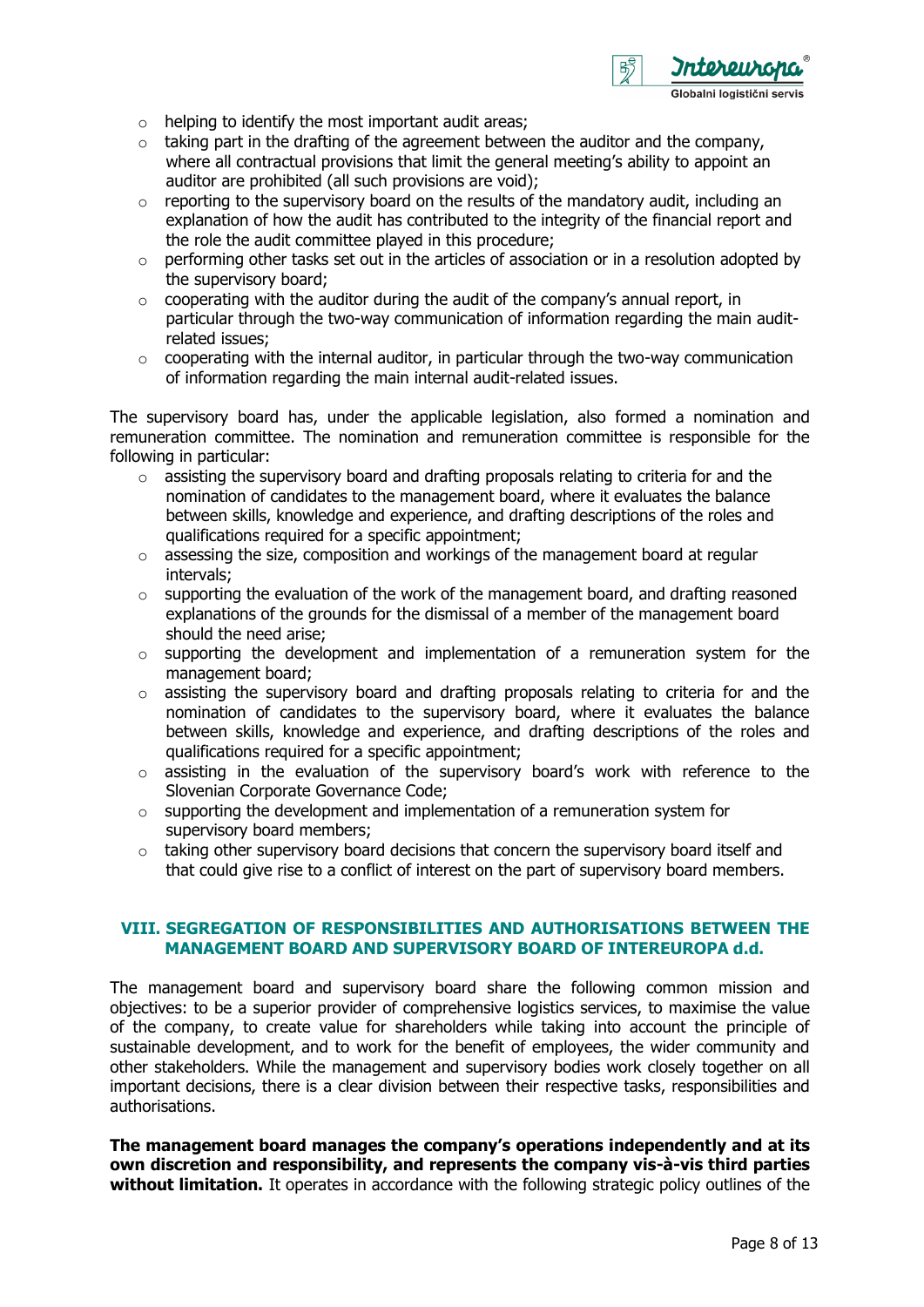

Intereuropa Group: to retain and further strengthen its leading position as a provider of comprehensive logistics solutions in the countries of the former Yugoslavia; to optimise business processes through the use of innovative IT solutions and the creation of synergy between the Group companies; to develop an internal culture based on team work, staff motivation, the rewarding of efficiency, and the in-house development of middle and senior management; to maintain financial stability through divestment, de-leveraging and the effective management of working capital in order to achieve maximum benefits for shareholders without neglecting other stakeholders. The management board comprises a maximum of four members, although the specific number is determined by the supervisory board in accordance with the principles of efficiency and cost-effectiveness. One member of the management board may be appointed in accordance with the Workers' Participation in Management Act; that member shall, within the scope of the general rights and obligations of a management board member, represent and support the interests of workers in relation to human resource and social matters. The workings of the management board and the division of responsibilities between its individual members are defined in more detail in the management board's rules of procedure.

The management board has the following tasks and responsibilities in particular:

- o to manage and organise the business operations of Intereuropa, d.d. and the Intereuropa Group;
- $\circ$  to represent the Intereuropa Group vis-à-vis third parties;
- $\circ$  to exercise responsibility for ensuring that operations are lawful and successful;
- $\circ$  to ensure the strategic development of the company and the Group;
- $\circ$  to adopt the annual plans of business operation:
- o to supervise and govern subsidiaries;
- o to draft and adopt Intereuropa, d.d. by-laws;
- o to report to the supervisory board;
- o to convene general meetings;
- $\circ$  to carry out all other tasks specified by legislation, supervisory board resolutions and general meeting resolutions.

**The basic tasks of the supervisory board are to supervise company operations and oversee governance of the Intereuropa Group.** The supervisory board formulates a plan for its own activities over the coming year, and defines the envisaged content of and timetable for supervisory board meetings. It inserts the planned dates and general content of the meetings in the timetable of supervisory board meetings in advance (particularly content that is mandatory in light of the obligation to make operating results public). The supervisory board comprises six members, two of whom are appointed by the works council to represent company staff.

With the aim of discharging its basic tasks in an effective and responsible manner, the supervisory board:

- o examines and reviews the company's books and documents;
- o requests information from the management board;
- o convenes the general meeting as required;
- o concludes specific types of business that require the prior consent of the supervisory board;
- o examines annual and periodic reports;
- o proposes the appointment of an auditor to the general meeting;
- o carries out all other tasks as laid down in legislation.

When taking the most important decisions (those that significantly affect the business, financial or legal status of the company), the management board and supervisory board shall endeavour to reach a consensus. The management board and supervisory board discuss strategy, business operations and risk management in the course of their regular meetings. Both bodies apprise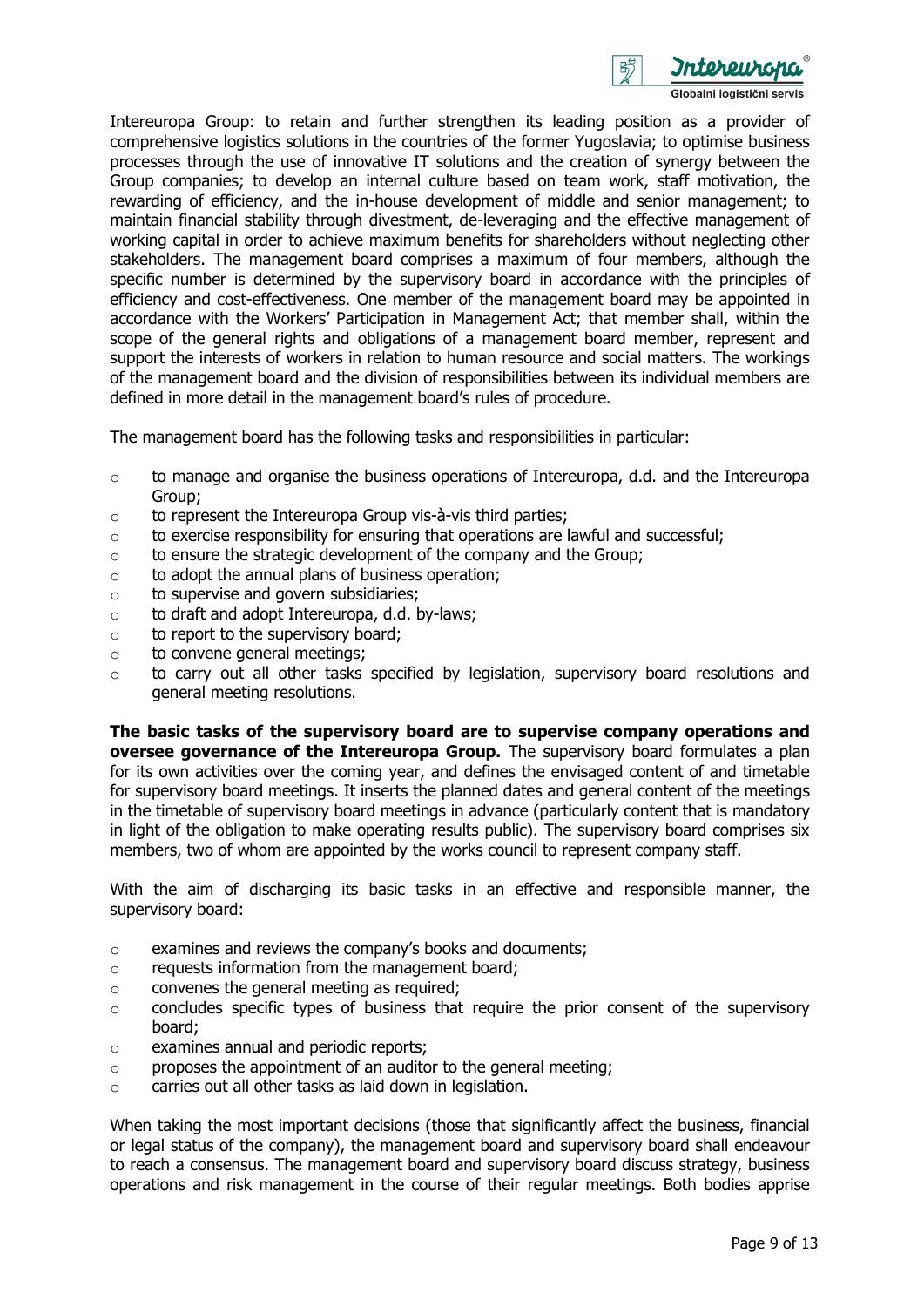

themselves of significant events that could in any way affect the position, operations or governance of the company.

## **IX. DEFINITION OF THE COMPANY'S COMMUNICATION STRATEGY**

Corporate communications abide by the principle of transparency in communications and operations, which helps to secure the understanding and support of all company stakeholders. In addition to nurturing and strengthening relations with stakeholders, transparent corporate communications build trust between the company and the stakeholders, thereby helping us to build Intereuropa's success story together.

### **Aim of communication**

By creating and maintaining a positive and recognisable public image for Intereuropa and strengthening the company's reputation, we boost sales of Intereuropa's services on all markets in which we are present. Communication takes place through the publication of integrated communication reports across various channels of communication with the aim of providing uniform messages for our target publics, with Intereuropa, d.d. and the Intereuropa Group making every effort to maintain respectful, stable and long-term relations with individual stakeholders.

We distinguish between **external communication**, which relates to the external public, and **internal communication**, which focuses on employees. The purpose of the communication is tailored to an individual area of communication.

#### Aim of **internal communication**

- o Acquainting employees with the company's mission, vision, values and strategy and getting them to accept and identify with them, in recognition of the individual's role in the company.
- $\circ$  Acquainting employees with and raising their awareness of the company's services.
- o Strengthening a feeling of belonging to the company and building an organisational culture.
- $\circ$  Acquainting employees with the company's operations, current events, changes and plans.

#### Aim of **external communication**

- o Strengthening the reputation and profile of the company in the eyes of all external stakeholders, particularly shareholders and customers/business partners.
- o Strengthening reputation and building the trust of customers, which helps boost sales of services and operational performance.
- $\circ$  Gaining the understanding and support of the public, which helps the company achieve its objectives.
- o Attracting key business partners and promising staff.

#### **In accordance with the Code, Intereuropa undertakes to:**

o **apply the rules on protecting the confidentiality of trade secrets and internal information to members of management and supervisory bodies** and other persons with access to internal information during and after their term of office. These rules regulate the designation and protection of such information, and also define the sanctions to be applied in the event of a breach. The Intereuropa management board operates pursuant to the rules on protecting the confidentiality of trade secrets and internal information governing this area;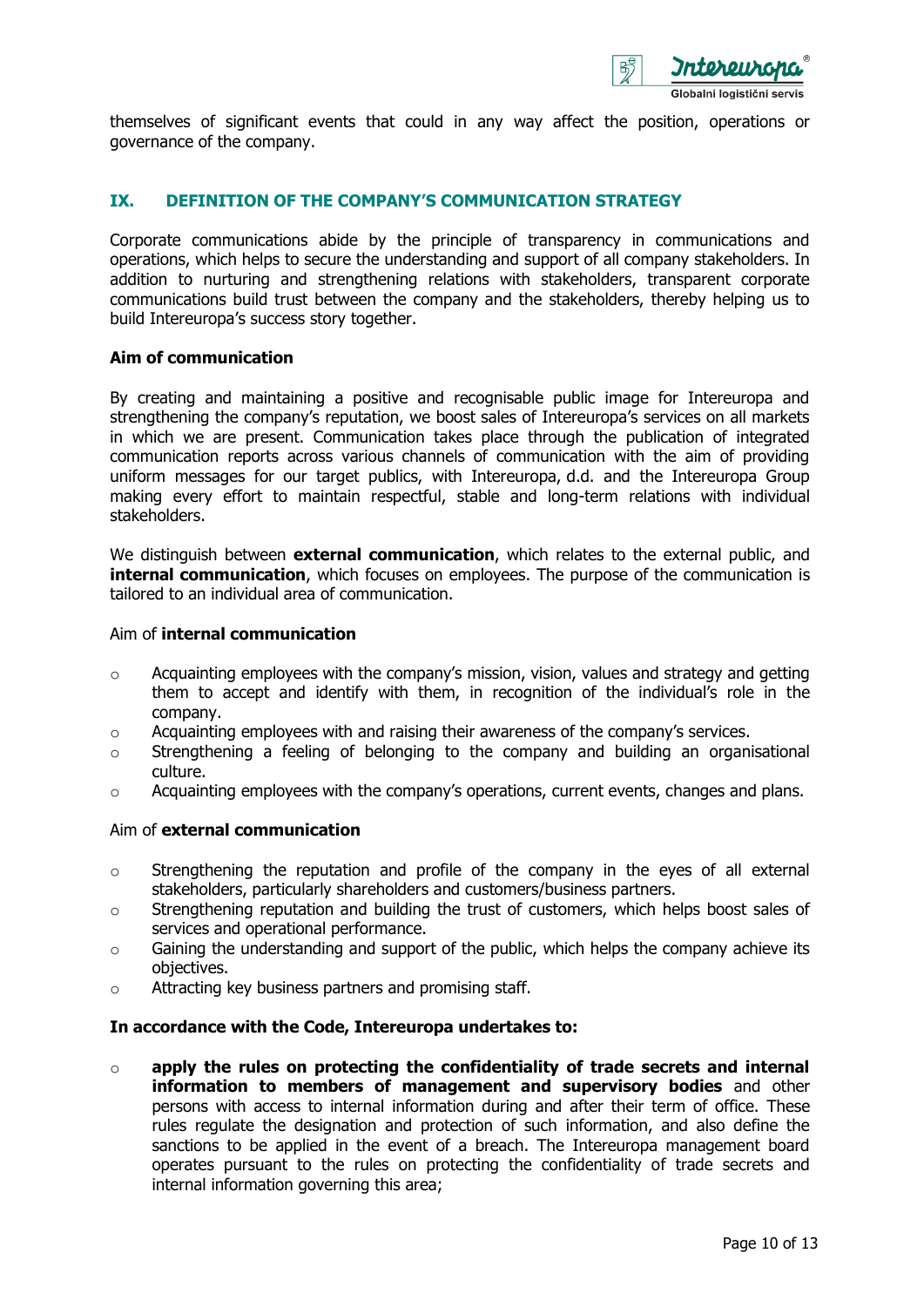

- o **clearly define the flow of and the recorded and supervised access to internal information** from its creation to publication, with notice that the information is internal in nature;
- o **clearly define the substance and procedures of communication with the public and the communication channels and tools** for all stakeholders;
- o **put in place mechanisms to prevent the leakage of data during emergency events that could give certain persons access to internal information**.

Persons who obtain confidential information and who are neither legally nor contractually obliged to safeguard its confidentiality (external auditors, inspectors, etc.) must sign a separate document on the protection of trade secrets.

Intereuropa classifies the following as particularly **sensitive material**:

- $\circ$  certain items for meetings of the management and supervisory boards;
- o financial and accounting reports that have not yet been made public;
- o strategic development projects and project design documentation;
- o sales and purchasing terms and conditions;
- o service-related calculations;
- o documents containing personal data.

#### **Communication with the public/investors**

The management board, the head of the public relations department, the representative for investor relations and the chair of the supervisory board are responsible for communicating with the public/investors.

The **company's communication strategy** includes the creation and disclosure of high levels of accounting, financial and non-financial information that, first and foremost, satisfies the applicable legislation (ZTFI) and regulations (stock exchange rules and recommendations, the Code), whereby it consistently follows the principle of transparent communication and the equal and timely provision of information to all shareholders/stakeholders.

#### **Publication of business reports and statements and other financial and non-financial categories** (internal information, controlled information):

As a company listed on the Ljubljana Stock Exchange's prime market, Intereuropa, d.d. follows the highest standards in the publication of business reports as defined in the ZTFI and the Ljubljana Stock Exchange recommendations. For the effective provision of information to investors and other publics, it uses Ljubljana Stock Exchange's SEOnet electronic information system and its own website. All notices are published in Slovenian and English. The website contains all key data on the company and its operations.

Every year, the company publishes, on its website and that of Ljubljana Stock Exchange, a financial calendar with all important upcoming publication dates.

Along with abiding by the relevant legal provisions, the company also fosters proactive communication for the transparent and timely provision of information to the public. All pricesensitive information regarding the company, its financial position, operations, ownership, governance and future expectations are published on its website and that of Ljubljana Stock Exchange.

### **Company response to rumours and articles connected with Intereuropa or its operations**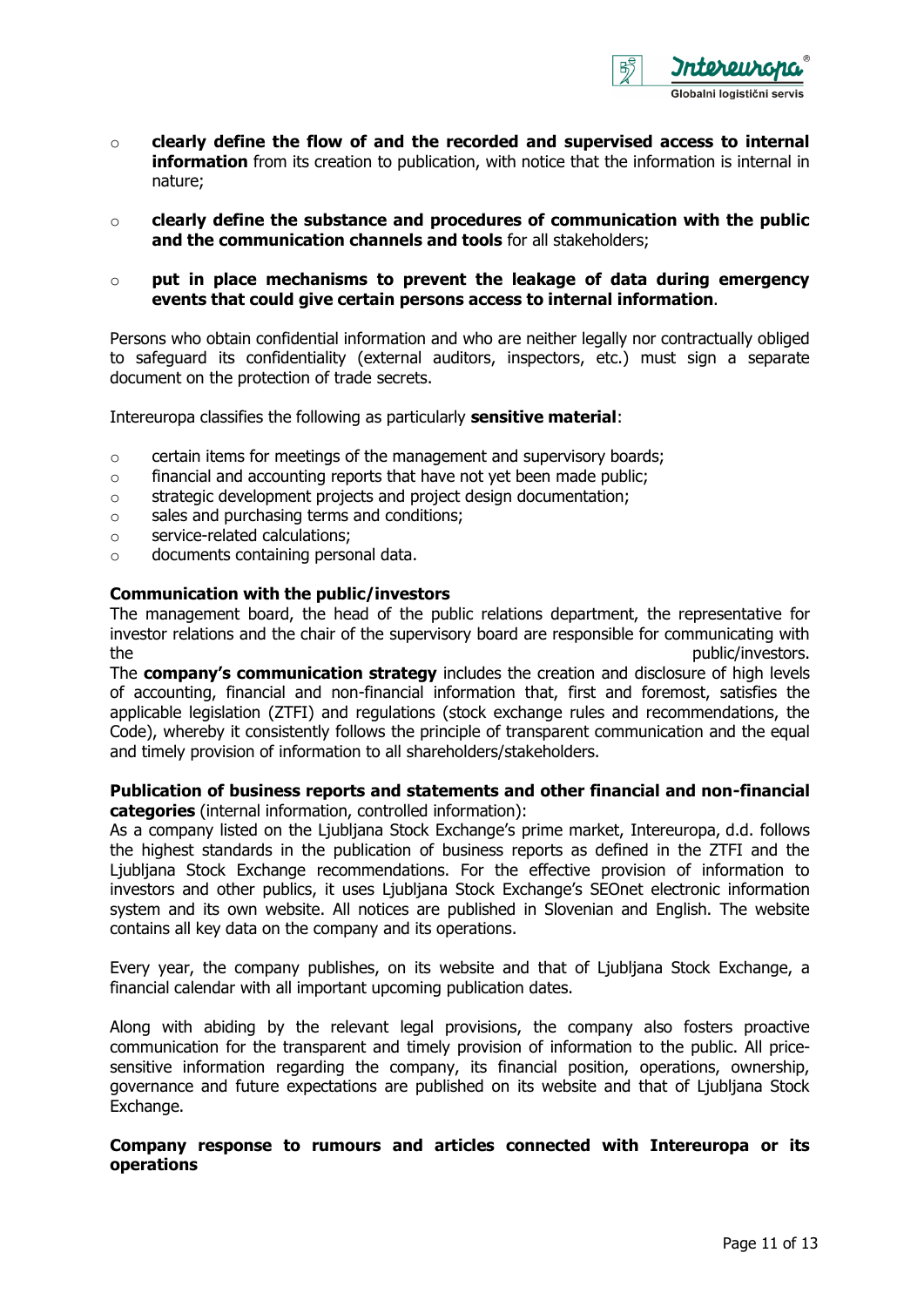

Intereuropa publishes all important information that could affect the trust and decisions of shareholders or other interested parties regularly and in a transparent manner. It also responds quickly to media queries. It continually invests in high-quality communication, which it reinforces with the proactive communication of all important information on operations, results, plans, new guidelines and achievements. It does not, as a matter of principle, respond to rumours or articles, except in the case of inaccurate or distorted statements, summaries or interpretations of the information and positions put forward by Intereuropa, and statements that are damaging to the company in relation to any relevant section of the public. In such cases, the company responds in accordance with the Media Act and good practice. Communication with the media is only made via the chair of the management board and the head of the PR department.

## **X. SAFEGUARDING THE INTERESTS OF EMPLOYEES AT THE COMPANY**

Intereuropa is aware that company operations cannot be successful without motivated, wellqualified and satisfied employees.

#### **Operations of the works council**

We enable employees to express their opinions, make suggestions for improving operations and ask questions via the works council, which meets regularly. Works council meetings are regularly attended by the management board and other management staff, depending on the topics planned for discussion. The provision of information to employees on the operations and results of individual units is a regular topic of discussion. Staff may, through their works council representatives or in person, propose ideas, express their opinions or obtain the information they require. Staff representatives also protect the interests of employees as members of the company's supervisory board.

#### **Trade unions**

There are two representative trade unions active in the company; these represent the interests of employees. The management board, specialist departments, trade unions and works council have an equal say in the adoption of company by-laws, the harmonisation of the provisions of the company-level collective agreement and other matters concerning the interests of employees. Operation is based on the principle of sincere partner relations between the stakeholders concerned. Pursuant to contracts signed with Intereuropa, trade union representatives are provided with conditions that enable them to carry out their work undisturbed, particularly when it comes to checking the lawfulness of human resource procedures or overseeing compliance with the rights and interests of staff.

#### **Preserving individuals' dignity and personal integrity**

We strive to maintain respectful relations at the workplace and a positive atmosphere among staff. As we strongly oppose any interference in the dignity of employees, we also draft documents that draw employees' attention to the need to prevent workplace mobbing.

#### **Steering employees towards ethical conduct**

In the course of their work, employees of Intereuropa Group companies take decisions that affect the company's operations and reputation. As this can give rise to situations where doubts and uncertainties arise regarding the right decision to take, we have adopted a code of conduct that prescribes the ethical rules that employees must follow in certain situations. As part of a commitment to preventing discrimination, staff at Intereuropa are guaranteed equal opportunities regardless of gender, race, skin colour, age, state of health, religious, political or other belief, trade union membership, sexual orientation or any other personal circumstance.

#### **Staff education and training**

We encourage employees to undergo workplace education and training, and provide them with opportunities to advance their careers at home or abroad.